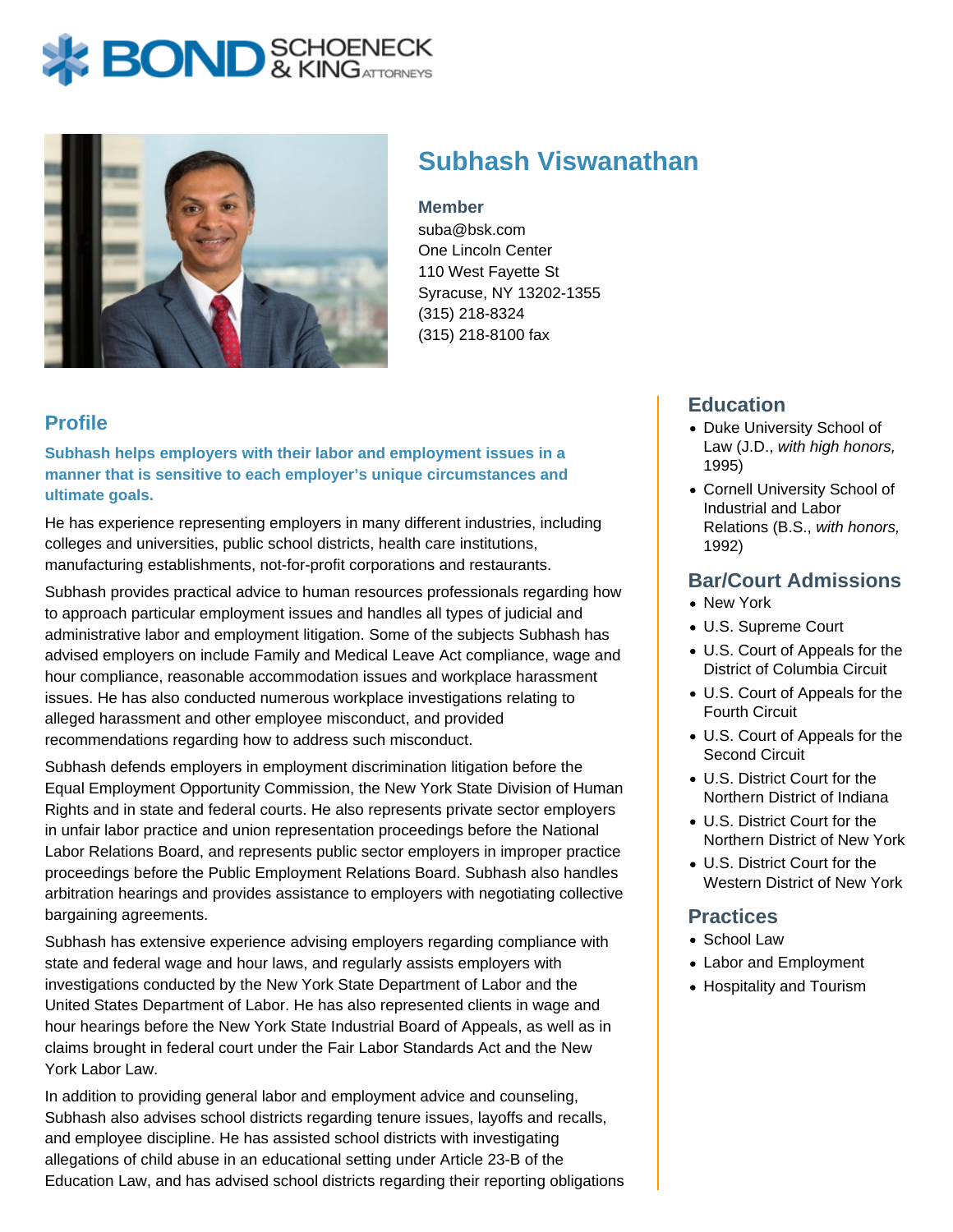under Article 23-B. He has handled several employee disciplinary hearings on behalf of school districts under Education Law Section 3020-a and Civil Service Law Section 75. For his work on behalf of school districts, Subhash was named Lawyer of the Year in 2013 and 2018 by Best Lawyers in America for Education Law in the Syracuse area.

Subhash has spoken at numerous management and human resources seminars on various labor and employment law topics. He is also the principal editor and a frequent contributor to the firm's labor and employment law blog, the [New York](https://www.bsk.com/new-york-labor-and-employment-law-report/) [Labor and Employment Law Report](https://www.bsk.com/new-york-labor-and-employment-law-report/).

#### Representative Matters

- Obtained a favorable decision from a Public Employment Relations Board Administrative Law Judge, holding that a public school district did not violate the Taylor Law by denying a request to allow the teachers' union to hire its own industrial hygienist to conduct mold testing in the district's school buildings.
- Won summary judgment for a municipality in the U.S. District Court for the Northern District of New York in a race discrimination case filed by a former employee.
- Won summary judgment for a college in the U.S. District Court for the Northern District of New York, in a sex discrimination, race discrimination, and retaliation case filed by a former professor who was denied tenure.
- Won summary judgment for an international vision care company in the U.S. District Court for the District of Maryland, in a sex discrimination, race discrimination, and racial harassment case filed by a former employee.
- Obtained a favorable decision from a New York State Division of Human Rights Administrative Law Judge after a hearing, holding that a restaurant franchise's "English-only" policy during work time did not violate the New York Human Rights Law.
- Obtained a favorable decision from the New York Industrial Board of Appeals after a hearing, holding that an employee was in an exempt classification and was not entitled to overtime compensation for hours worked over 40 in a work week.
- Obtained dismissal of a CPLR Article 78 petition filed in state court by a former employee of a BOCES, alleging that she was improperly denied recall to a vacant position.
- Won summary judgment for a paving contractor in the U.S. District Court for the Northern District of New York, in a racial harassment case filed by a former employee.

#### Honors & Affiliations

- Listed in:
	- The Best Lawyers in America®, Education Law, 2010-2022 (listed for more  $\circ$ than 10 years)
		- Lawyer of the Year Syracuse, Education Law, 2013; 2018
	- New York Super Lawyers®, Employment and Labor, 2021  $\circ$
	- Martindale-Hubbell®, AV Preeminent Rated $\circ$